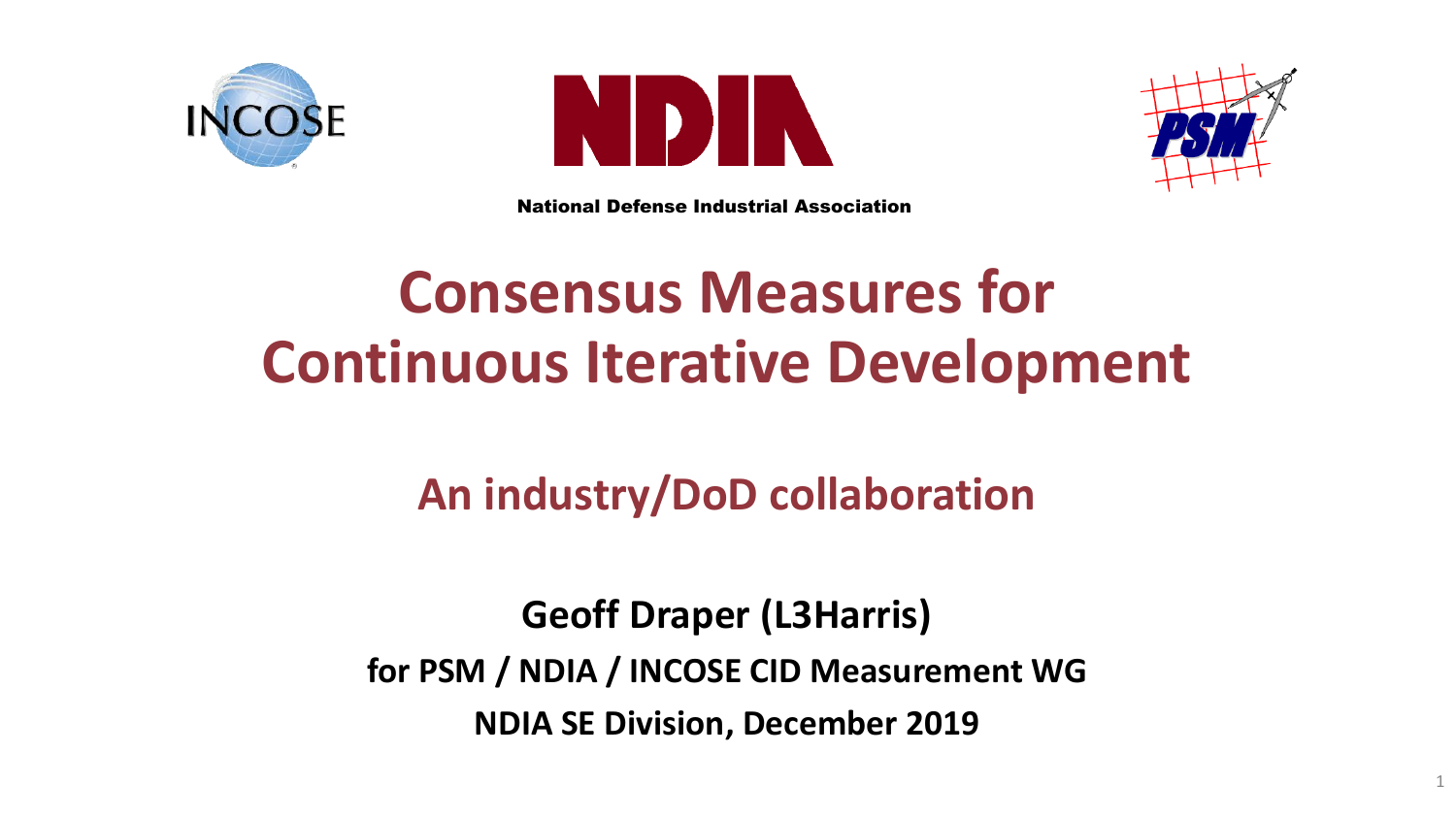### **Overview – SW Measurement Framework**

# **INCOSE**

<https://www.ndia.org/divisions/systems-engineering/studies-and-publications> **DSB SW**

### **NDIA WG recommendations: DSB #3 (measures)**

|                                | <b>Picture of Success (end state)</b>                                                                                                                                                                                                            |  |  |  |  |  |  |  |
|--------------------------------|--------------------------------------------------------------------------------------------------------------------------------------------------------------------------------------------------------------------------------------------------|--|--|--|--|--|--|--|
| Consensus<br>frameworks        | • Objectives first - measures aligned and tailored from<br>information needs, goals and constraints, at program and<br>enterprise levels                                                                                                         |  |  |  |  |  |  |  |
| Modernized<br>measures         | • Migration toward consensus alternatives to traditional<br>waterfall and phase-based SW measures (LOC, EVM,<br>milestones, )<br>• Derived from SW factory processes, automated by toolchain<br>. Basis for measuring cost and schedule vs. plan |  |  |  |  |  |  |  |
| History-<br>based<br>estimates | • Repositories collect performance-based measures (e.g.,<br>WBS, staff, cost, productivity) supporting future<br>comparisons, basis of estimates, proposals, and program<br>monitoring                                                           |  |  |  |  |  |  |  |
|                                |                                                                                                                                                                                                                                                  |  |  |  |  |  |  |  |

**Table (team, product, enterprise)** • **Potential measures** • **Information Need**

- **Measurement** • **Measures (base, derived)**
	- **Indicator description, sample**
	- **Analysis model**
	- **Decision criteria**
	- **Interpretation, guidance**
	- **Implementation considerations**

| <b>Acceleration</b>         | <b>Automated Test</b><br>Coverage  | <b>Burndown</b><br>(Sprint/Release)      | <b>Defect</b><br><b>Containment</b> |  |  |
|-----------------------------|------------------------------------|------------------------------------------|-------------------------------------|--|--|
| <b>Defect Escapes</b>       | <b>Defect</b><br><b>Resolution</b> | <b>Cycle Time</b>                        | <b>Lead Time</b>                    |  |  |
| Release<br><b>Frequency</b> | <b>Velocity</b>                    | <b>Committed vs.</b><br><b>Completed</b> |                                     |  |  |

**Specs**





**DIB SWAP**

Software s Never Dor



NDIA/INCOSE/PSM Continuous Iterative Development and Sustainment WG

**INCOSE**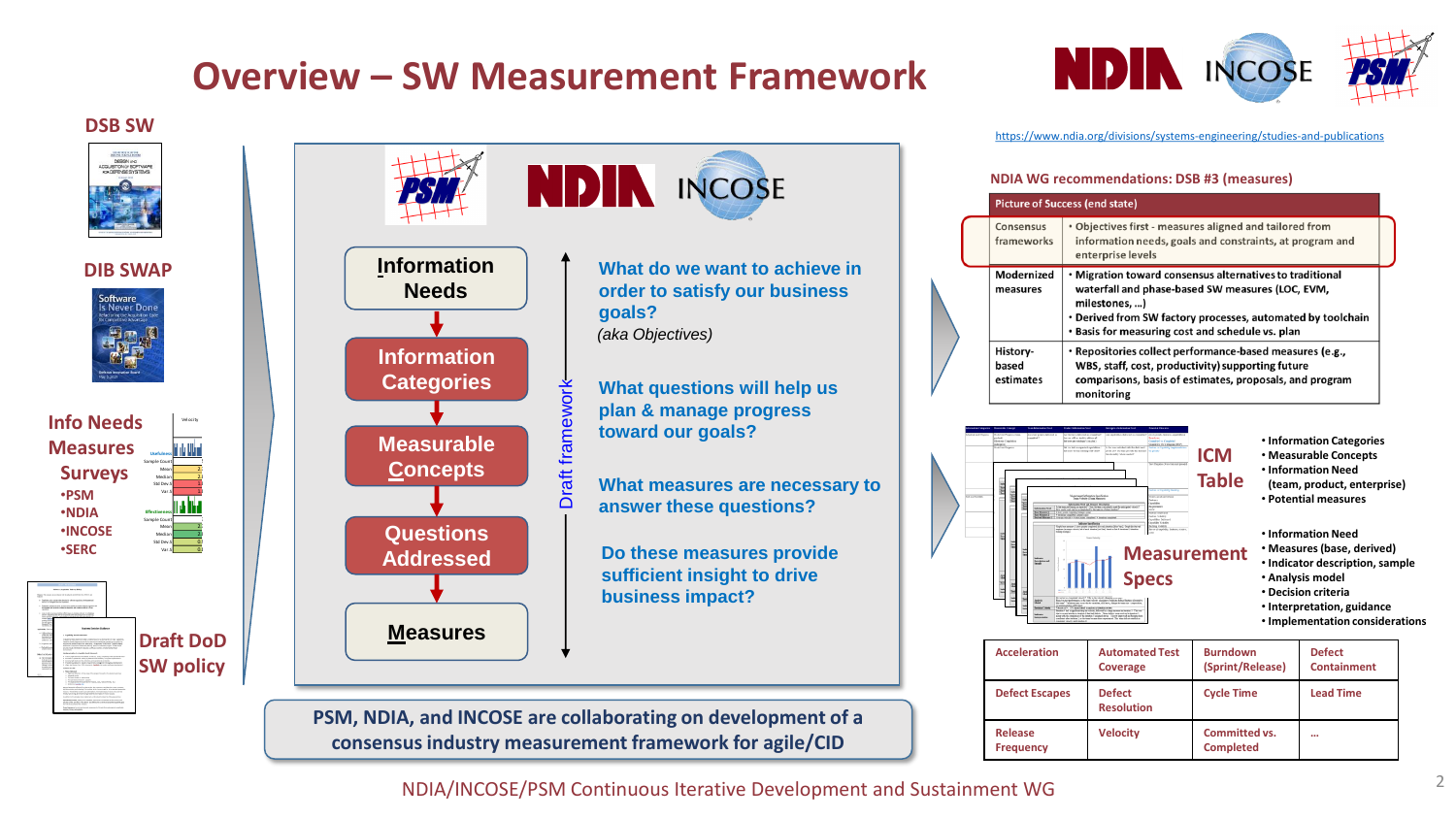## **PSM CID Measurement Framework**



lopment environment (e.g. people, process, infrastructure)?



### **Measurement Practical Software Practical Software** Measurement Information Specification Continuous Iterative Development Measurement Framework & Systems Measurement самисшен шиншанин эрелиса<br>- Таат Valority (Таат Маасика) & Systems Measurement **specs (10)PSI** 1. Introduction **Objective Information for Decision Makers** Objective Information for Decision Makers This paper provides recommendations for measurement of continuous iterative developments (CID). It stion, typically a count of completed story points or equivalent. Versenty currenteers<br>**d** to estimate the amount of work that can be accomplished by the team in future ite This paper provides recommendations for measurement of continuous literative developments (CID). It<br>includes a series of diagrams and an ontology, to describe the development approaches and terminology<br>used . The paper inc SERVICES FVENTS FORUM CONTACTS  $\overline{\rm{r}}$  are a<br>reage amounted vecofic a team completes in a sprint, iteration, or release. Used for planning and measuring team performance in iterative of<br>release. Used for planning and measuring team performance in it **PRODUCTS** HOME | PRODUCTS | SERVICES | EVENTS | FORUM | CONTACTS | weasurable Concept~weasures (וכאש) ו auter וואס וואס משפט און פון שמשפט און פון פון שמשפט און פון פון איז האט<br>product/program, and team perspectives. This is documented in the ICM table described in section 5. The<br>framewo **Continuous Iterative Development (Agile) Measurement Framework** Welcome to the Official PSM Web Site! address these information needs. For the highest priority measures, sample measurement specifications **Information Need and Measure Description** have been developed that detail the identified measure Is the team performing as expected? Does the team co **u**<br>anth: meat the anticipated valuaits Information Need A successful measurement program depends on establishing a clear context and operational definitions for<br>the measures to be collected. Definitions can sometimes vary depending on the references and how<br>measures are applied How much work can be accomplished by the team in a future iteration' The draft materials on this web site provide recommendations for measurement of continuous iterative New - Continuous Iterative Development (Agile) developments (CID). The white paper includes an overview, and a series of diagrams and an ontology to describe the development approaches and terminology used. The paper includes a measurement **Measurement Framework** consistently with community consensus framework detailing common information needs and measures that are effective for evaluating CID This paper is intended to be methodology and approach agnostic, and is written so that it may be adapted<br>to organizational needs. Different methodologies and tools may use different terminology than defined in<br>this paper. approaches. This is documented in the "Information Category-Measurable Concept-Measures" (ICM) Table. The information needs address the enterprise, product/program, and team perspectives, as **Indicator Specification** The draft materials on this web site provide recommendations for 2. Background described in the ICM table. The framework also identifies an initial set of measures that have been measurement of continuous iterative developments (CID). The white The National Defense Industrial Association (NDIA) Systems Engineering Division formed a working group rolling average identified as being practical measures to address these information needs. For the highest priority in conjunction with Practical Software and Systems Measurement (PSM) and International Council o paper includes an overview, and a series of diagrams and an ontology. measures, sample measurement specifications have been developed that detail the identified Systems Engineering (INCOSE) to develop measurement recommendations. These operational Sample calculation:<br>Velocity for ineration 4<br>Velocity =  $(13+15+13+1)$ . recommendations address implementation of the strategic Defense Science Board (DSB) and Defense<br>Innovation Board (DIB) recommendations on measurement for continuous iterative development (CID). measures. These materials are all draft. This is an initial release that is currently being updated by the to describe the development approaches and terminology used. The working group. An updated release is scheduled for 20 December 2019. paper includes a measurement framework detailing common The most critical information needs and measures have been nrivritized, based on a series of surveys with The most critical information needs and measures have been prioritized, based on a series of surveys with<br>members of relevant NDIA, PSM, and INCOSE working groups. Additional measures will be specified, and<br>revisions to th information needs and measures that are effective for evaluating CID Background: ndations and comments approaches. This is documented in the "Information Category-Indicator<br>Description and<br>Sample 3. Continuous Iterative Development Measurement Framewor Measurable Concept-Measures" (ICM) Table. The information needs The National Defense Industrial Association (NDIA) Systems Engineering Division formed a working a. CID Work Decomposition address the enterprise, product/program, and team perspectives, as group in conjunction with Practical Software and Systems Measurement (PSM) and International Figure 1 contains a sample work decomposition approach for continuous iterative devel<br>terminology will be used throughout this paper and the associated ICM Table and meas<br>specifications. Council on Systems Engineering (INCOSE) to develop measurement recommendations. These described in the ICM table. The framework also identifies an initial set operational recommendations address implementation of the strategic Defense Science Board (DSB) of measures that have been identified as being practical measures to and Defense Innovation Board (DIB) recommendations on measurement for continuous iterative address these information needs. For the highest priority measures, development (CID). **White paper** sample measurement specifications have been developed that detail the identified measures. These materials are all draft. This is an initial The most critical information needs and measures have been prioritized, based on a series of surveys **(intro, concepts, terms)** release that is currently being updated by the working group. An with members of relevant NDIA, PSM, and INCOSE working groups. Additional measures will be specified, and revisions to the information needs will be included, as additional input is provided. We updated release is scheduled for 20 December 2019. Velocity\_Janes\_13Nov.doct Saved: 11/20/2019 10:54 AM/Draper, Oeoff (U welcome your recommendations and comments. Go to the New CID Page Click on the links below to view and download the CID Measurement white paper and associated ICM table and measurement specifications. **Information Categories Measurable Concept Team Information Need Product Information Need Enterprise Information Need Potential Measures Notes** Schedule and Progress Work Unit Progress (team, Are story points delivered as **Burndown Committed vs. Completed** Story points, features, capabilities re still on track to deliver all s till on track to deliver al **CID Measurement White Paper** product) committed? Are we still on track iver all story points per es per roadmap? (on plan Milestone Completion capabilities per roadmap? (on plan) **Cumulative Flow Diagram** Information Category-Measurable Concept-Measures (ICM) Table map? (on plan) <http://psmsc.com/CIDMeasurement.asp> (enterprise) **Velocity Measurement Specifications** Work Backlog How much outstanding technical or mission debt exists? **Cumulative Flow Diagram** Criticality is key **Feature or Capability Backlog Automated Test Coverage** and Stability c to do SLOC actuals fo How big is our system? How big is our system? How big is our system? **Committed vs. Completed Burndown** Physical Size and Stability and Stability Stories Completed transitional period **Work products**  Features Completed **Committed vs. Completed ICM Table** Capabilities Completed **Cumulative Flow (v0.5 draft > v1.0 final Dec 2019)** E (Information needs, Concepts, Measures) **Cycle Lead Time** Desirements need to be considered. Defect Detection Need to track source or reason for nge: CID work, change in mis accommodate changes in customer Feature Volatility **Defect Resolution** defects, etc. <del>Capaouses Compare</del>d<br>Capability Volatility Mean Time to Restore (MTTR) Some volatility is expected with **Racklog** Volatility toring. **Release Frequency** Velocity ne teams do not track defect Product Quality Functional Correctness Does functionality work as Does functionality work as expected? Is rework identified and managed? **Defect Detection** expected? **Defect Resolution** ry points or change report es Accepte Rework Stories Dependability - Reliability What is the reliability and availability of Supportability - Maintainability What is the reliability and availability of **Mean Time to Detect (MTTD)** For operational environment. May ional service capabilities **Mean Time to Restore (MTTR)** us on types of defect or failur the development environment (e.g., at is the reliability and availabi surity, priority 1-2, etc. people, process, infrastructure)?

**PSM, NDIA, and INCOSE are collaborating on a consensus industry/government measurement framework for continuous iterative development. Final products will be distributed for NDIA approval to publish in December.** 

NDIA Continuous Iterative Development and Sustainment WG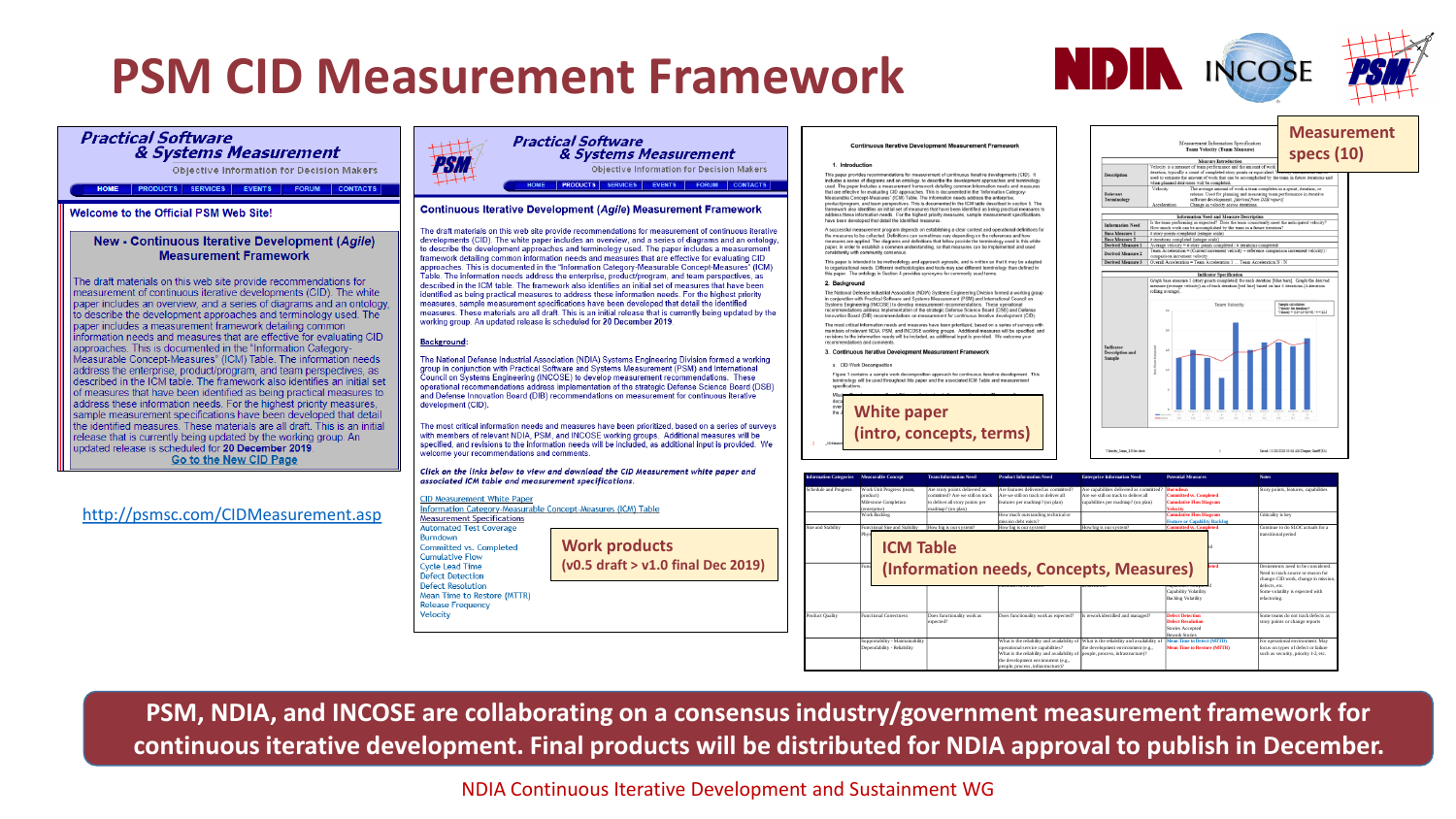# **Candidate Measures**



|                         | <b>DSB</b>                     |                           |
|-------------------------|--------------------------------|---------------------------|
| <b>Deployment</b>       | *Sprint burndown               | <b>Deployment</b><br>Rate |
| Rate                    | *Epic and release<br>burndown  |                           |
| <b>Response</b><br>Rate | *Velocity                      |                           |
|                         | *Cycle time<br>(control chart) |                           |
|                         | <b>Cumulative flow</b>         |                           |
|                         |                                | <b>Response</b><br>Rate   |

|                         | <b>DIB SWAP</b>                                                          |
|-------------------------|--------------------------------------------------------------------------|
| ployment<br>Rate        | *Time from launch to MVP<br>(initial lead time)                          |
|                         | *Time to field high priority functions<br><i>(incremental lead time)</i> |
|                         | Time to fix new security hole<br>(patch cycle time)                      |
|                         | *Time from code commit to use<br><i>(factory cycle time)</i>             |
|                         | *Time for automated regression test                                      |
| <b>Response</b><br>Rate | Time required to restore service<br>(MTTR)                               |
|                         | *Automated test coverage                                                 |
| Code<br><b>Quality</b>  | *# of bugs caught in test vs. field<br>(defect containment)              |
|                         | *Change failure rate (rollback)                                          |

|                                |                      |              | <b>Evaluation and Ranking of DSB Measures</b> |                          |                                                     |                                                                |                                         |                                                                            | <b>Evaluation and Ranking of DIB Measures</b>              |                                                  |                                                    |                                                     |                                   |                                             |
|--------------------------------|----------------------|--------------|-----------------------------------------------|--------------------------|-----------------------------------------------------|----------------------------------------------------------------|-----------------------------------------|----------------------------------------------------------------------------|------------------------------------------------------------|--------------------------------------------------|----------------------------------------------------|-----------------------------------------------------|-----------------------------------|---------------------------------------------|
|                                | Category             |              | <b>Response Rate</b>                          |                          |                                                     | <b>Deployment Rate</b>                                         |                                         |                                                                            | <b>Response Rate</b>                                       |                                                  |                                                    | <b>Code Quality Metrics</b>                         |                                   |                                             |
|                                | Category Rank        |              | z                                             | $\overline{\phantom{a}}$ | $\epsilon$                                          |                                                                |                                         | r                                                                          |                                                            |                                                  |                                                    |                                                     | $\mathbf{R}$                      |                                             |
|                                | Overall Rank         |              | 14                                            | 11                       | $\ddot{\phantom{a}}$                                | K.                                                             |                                         | 13                                                                         | 10                                                         |                                                  | $\overline{A}$                                     | $\bullet$                                           | 12                                |                                             |
| <b>Industry</b>                |                      | Velocity     | <b>Cycle Time</b><br>(Control Chart)          | Cumulative<br>Flow       | Time from<br>Launch to MV<br>finitial lead<br>timel | Time to Field<br>High Priority<br>Functions<br>incr lead timel | Security Hole<br>(patch cycle)<br>timel | ime to Fix New Time from Code<br>Commit to Use<br>(factory cycle)<br>timel | Time for<br>Automate<br>Regression Test<br>(regists) cycle | Time Required<br>to Restore<br>Service<br>(MTTR) | Automated Test<br>Coverage of Test<br>Specs / Code | # of Bugs<br>Caught in Test<br>vs. Field<br>(defect | Change Failure<br>Rate (rollback) |                                             |
| <b>Survey</b>                  | <b>Hofulno</b> s     |              |                                               |                          |                                                     |                                                                |                                         |                                                                            | time)                                                      |                                                  |                                                    | containment)                                        |                                   | Least Favorable (Ni:<br>Most Favorable (1): |
| Feedback                       | Sample Coun          | 53           | 54                                            | 53                       | 52                                                  | 54                                                             | 56                                      | 53                                                                         | 53                                                         | 53                                               | 55                                                 | 55                                                  | 53                                |                                             |
|                                | Moz                  | 2.30         | 2.41                                          | 2.55                     | 2.30                                                | 2.11                                                           | 1.72                                    | 2.73                                                                       | 2.48                                                       | 1.70                                             | 1.83                                               | 1.80                                                | 2.55                              |                                             |
|                                | Median               | 2.00         | 3.00                                          | 3.00                     | 2.00                                                | 2.00                                                           | 1.00                                    | 3.00                                                                       | 3.00                                                       | 2.00                                             | 2.00                                               | 2.00                                                | 3.00                              |                                             |
|                                | Std Dev.S<br>Var.5   | 1.05<br>109  | 0.99<br>0.98                                  | 0.87<br>0.76             | 0.77<br>0.59                                        | 0.87<br>0.75                                                   | 0.88<br>0.78                            | 0.80<br>0.64                                                               | 0.76<br>0.57                                               | 0.74<br>0.55                                     | 0.57<br>0.32                                       | 0.87<br>0.75                                        | 0.87<br>0.76                      |                                             |
| (usefulness,<br>effectiveness) | <b>Fffarthrono</b>   |              |                                               |                          |                                                     |                                                                |                                         |                                                                            |                                                            |                                                  |                                                    |                                                     |                                   | Least Favorable (Ni:<br>Most Favorable (1): |
|                                | Sample Coun          | 33           | 33                                            | 34                       | 31                                                  | 35                                                             | 31                                      | 30                                                                         | 31                                                         | 33                                               | 33                                                 |                                                     | 30                                |                                             |
|                                | Moze                 | 2.39         | 2.82                                          | 2.94                     | 2.90                                                | 2.89                                                           | 2.61                                    | 2.83                                                                       | 2.87                                                       | 2.45                                             | 2.24                                               | 2.20                                                | 2.93                              |                                             |
|                                | Median<br>Styl Day 9 | 2.00<br>0.90 | 3.00<br>0.92                                  | 3.00<br>0.98             | 3.00<br>0.98                                        | 3.00<br>0.83                                                   | 2.00<br>1.05                            | 3.00<br>0.91                                                               | 3.00<br>0.88                                               | 2.00<br>1.18                                     | 2.00<br>0.97                                       | 2.00<br>1.00                                        | 3.00<br>1.05                      |                                             |
|                                | Var.5                | 0.81         | 0.84                                          | 0.97                     | 0.96                                                | 0.69                                                           | 1.11                                    | 0.83                                                                       | 0.78                                                       | 1.38                                             | 0.94                                               | 0.99                                                | 1.10                              |                                             |

|                                  | <b>Draft OUSD A&amp;S SW Policy</b> |  |  |  |  |  |  |
|----------------------------------|-------------------------------------|--|--|--|--|--|--|
| <b>Agile</b><br><b>Process</b>   | <b>Story points</b>                 |  |  |  |  |  |  |
|                                  | *Velocity                           |  |  |  |  |  |  |
| <b>Metrics</b>                   | Story completion rate               |  |  |  |  |  |  |
|                                  | *Sprint burndown chart              |  |  |  |  |  |  |
| <b>Agile</b>                     | Recidivism rate                     |  |  |  |  |  |  |
| <b>Quality</b>                   | *Defect count                       |  |  |  |  |  |  |
| <b>Metrics</b>                   | Number of blockers                  |  |  |  |  |  |  |
| <b>Agile</b>                     | Delivered features                  |  |  |  |  |  |  |
| <b>Product</b><br><b>Metrics</b> | Delivered value points              |  |  |  |  |  |  |
|                                  | Level of user satisfaction          |  |  |  |  |  |  |
| <b>DevSecOps</b>                 | <b>Mean Time to Restore (MTTR)</b>  |  |  |  |  |  |  |
| <b>Metrics</b>                   | *Deployment frequency               |  |  |  |  |  |  |
|                                  | *Change fail rate – defect counts   |  |  |  |  |  |  |
| Cost<br><b>Metrics</b>           | *Total cost estimate                |  |  |  |  |  |  |
|                                  | Burn rate                           |  |  |  |  |  |  |

### **\* = addressed in draft PSM framework**

|                           |                        | PSM **Draft**                                                                                          |  |  |  |  |  |
|---------------------------|------------------------|--------------------------------------------------------------------------------------------------------|--|--|--|--|--|
| <b>Deployment</b><br>Rate |                        | <b>Burndown (sprint/release)</b>                                                                       |  |  |  |  |  |
|                           |                        | <b>Velocity</b>                                                                                        |  |  |  |  |  |
|                           |                        | <b>Acceleration</b>                                                                                    |  |  |  |  |  |
|                           | <b>Response</b>        | <b>Cycle time</b>                                                                                      |  |  |  |  |  |
|                           | Rate                   | <b>Lead time</b>                                                                                       |  |  |  |  |  |
|                           |                        | <b>Release frequency</b>                                                                               |  |  |  |  |  |
|                           |                        | <b>Defect containment</b>                                                                              |  |  |  |  |  |
|                           | Code<br><b>Quality</b> | <b>Defect escapes</b>                                                                                  |  |  |  |  |  |
|                           |                        | <b>Defect resolution</b>                                                                               |  |  |  |  |  |
|                           |                        | <b>Automated test coverage</b>                                                                         |  |  |  |  |  |
|                           |                        | Core PSM framework:<br>Cost (est. vs. actual)<br>Schedule (est. vs. actual)<br><b>Staffing</b><br>etc. |  |  |  |  |  |

### See PSM framework for details.

- Information categories
- Measurable concepts
- Information needs
- Cross-reference mappings

Additional candidate measures are defined in draft ICM table but not implemented in first release.

NDIA Continuous Iterative Development and Sustainment WG